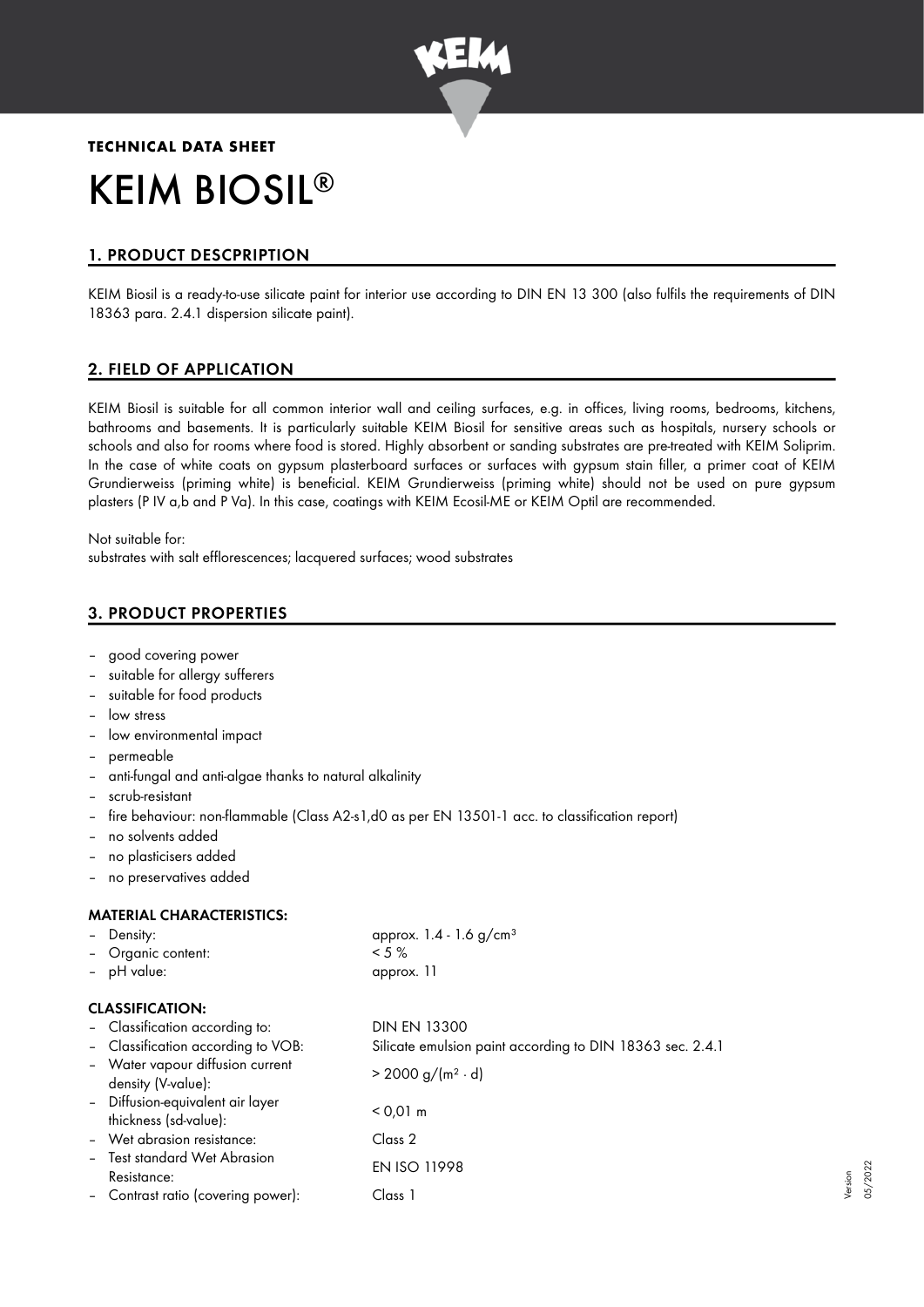| - Ergiebigkeit zum Kontrastverhältnis<br>(Deckvermögen): | 7 m <sup>2</sup> /1 |
|----------------------------------------------------------|---------------------|
| - Test standard Hiding power:                            | ISO 6504-3          |
| - Gloss level at $85^\circ$ :                            | dull matt           |
| - Test standard Gloss level:                             | <b>ISO 2813</b>     |
| - Maximum particle size:                                 | fine                |
| - Test standard Maximum particle size:                   | <b>EN 1524</b>      |

#### COLOUR SHADES:

White, colour shades only with pure mineral lightfast pigments. KEIM Biosil can be tinted with KEIM PPF-Technology ® according to all common colour collections. Please always check the colour for correctness before application. Only use colour shades from one tinting batch within a surface. On-site tinting exclusively with KEIM colour concentrates.

#### COMPOSITION:

Full declaration in compliance with the "natureplus®" award guideline:

Silicate and calcite fillers, potassium silicate, water, titanium dioxide, styrene acrylic resin, water repellents, thickeners, stabilisers, wetting agents, defoamers. Origin of mineral fillers: Germany and/or Austria.

## 4. APPLICATION INSTRUCTIONS

#### SUBSTRATE PREPARATION:

The substrate must be sound, solid, dry, clean and free from dust and grease. On clay plasters, pretreatment with KEIM Spezial-Fixativ, diluted 1:1 with water, is recommended. The base coat is to be diluted with 10 % water, top coat undiluted. Optimisation of the surface homogeneity of the subsequent coats, especially under difficult lighting conditions, can be achieved by pre-treatment with KEIM Soliprim. In case of glancing light conditions, ensure adequate substrate preparation, suitable tools and increased care during application.

#### APPLICATION CONDITIONS:

Ambient and substrate temperature during application and drying must be  $\geq 5$  °C.

#### PREPARATION OF MATERIAL:

Stir up KEIM Biosil thoroughly before application.

#### APPLICATION:

KEIM Biosil can be brushed, rolled or sprayed (nozzle ≥ 423 ). (Recommendation for smooth substrates, e.g. plasterboard: short-floor roller). Primer coat: Apply KEIM Biosil undiluted or diluted with 10 % of Water. Final coat: Apply KEIM Biosil undiluted.

DRYING TIME:

Can be overcoated after 6 hours at the earliest (at 23°C and 50% RH). At higher relative humidity, layer thicknesses and/or lower temperatures, drying is delayed accordingly.

#### CONSUMPTION:

approx. 0,11 l/m² for a single coating.

These material consumption values are guide values for smooth substrates. Exact consumption values must be determined by means of test areas.

## CLEANING OF TOOLS:

Clean immediately with water.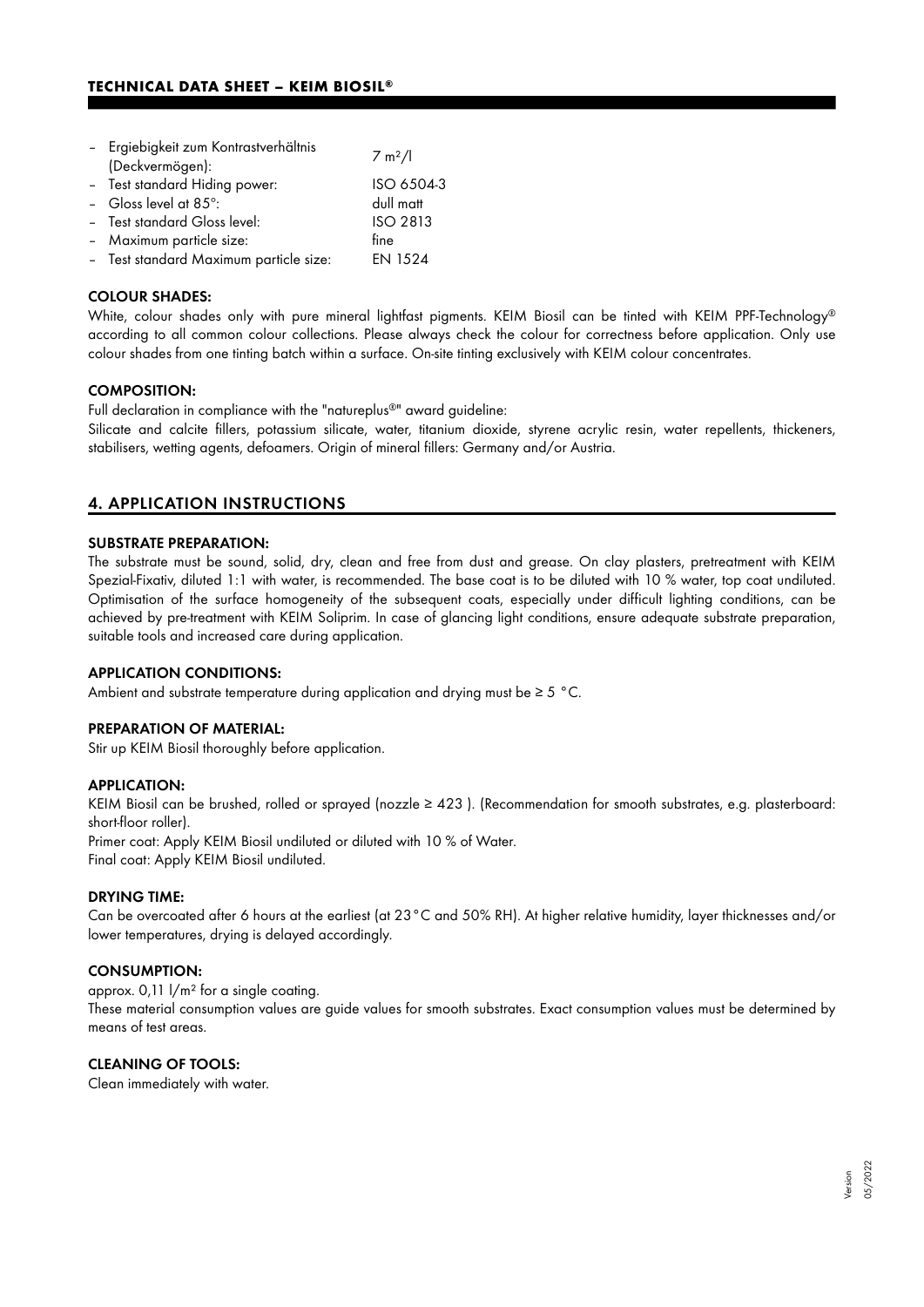## 5. PACKAGING

| <b>Container content</b> | Unit of measure | Quantity on pallet | Type of container |
|--------------------------|-----------------|--------------------|-------------------|
| 12.5                     |                 | 32                 | bucket            |
|                          |                 |                    | bucket            |
|                          |                 | 80                 | bucket            |

# 6. STORAGE

| max. storage time | <b>Storage conditions</b>                                                                   |
|-------------------|---------------------------------------------------------------------------------------------|
| 12 months         | protected from heat and direct sun.<br>frost-free<br>keep container tightly sealed.<br>cool |

## 7. DISPOSAL

For disposal information refer to section 13 of the safety data sheet.

## EC WASTE CODE:

Waste code: 08 01 12

## 8. SAFETY INSTRUCTIONS

Please, refer to the Material Safety Data Sheet.

The paint is formulated without the addition of preservatives. Medium and intensive colour shades may contain traces of pot preservatives.

GISCODE: GIS code: BSW 10

## 9. GENERAL INFORMATION

Cover surfaces not to be treated, especially glass, ceramics and natural stone. Any splashes on surrounding surfaces or traffic areas must be rinsed off immediately with plenty of water.

Mixing with products not part of the system or other foreign additives is not permitted.

## 10. CERTIFICATES & QUALITY SEALS